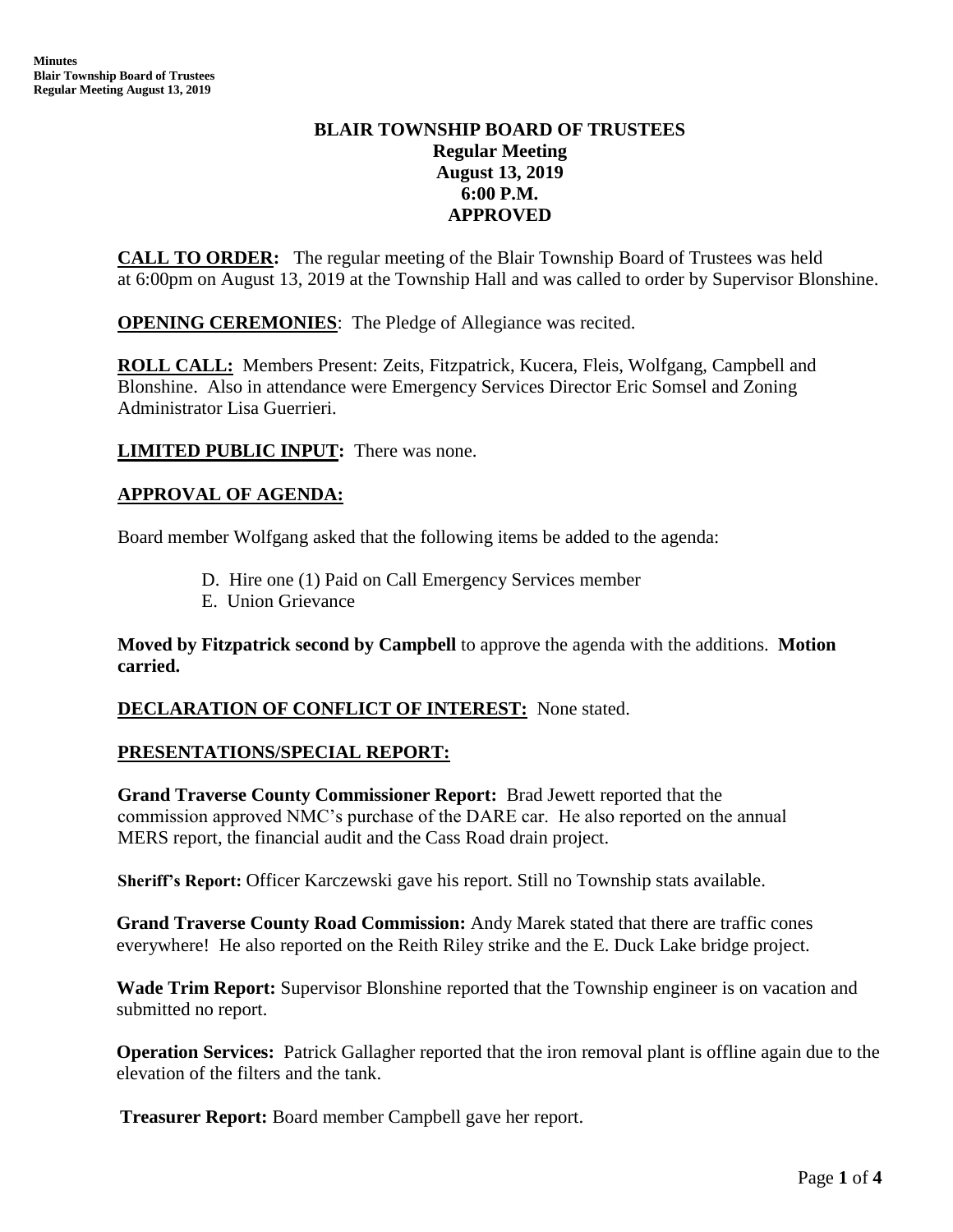## **ANNOUNCEMENTS/CORRESPONDENCE:**

Supervisor Blonshine read a letter from Glen Harrington thanking the township for their cooperation on his project on the old Stafford Ranch property. She also read a letter from a Vicki Bush thanking the Supervisor for her review and decision regarding the 408 Brakel Pt. property.

Board members Kucera and (Angel) Campbell gave an update on Family Movie Night.

# **CONSENT CALENDAR**

| <b>FUND</b>            | <b>CHECK NUMBERS</b> | <b>TOTALS</b> |              | <b>REPORT</b>                    |  |  |
|------------------------|----------------------|---------------|--------------|----------------------------------|--|--|
|                        |                      |               |              |                                  |  |  |
| Pooled Operating       | #2971-3102           |               | 139, 365. 49 | <b>Emergency Services Report</b> |  |  |
| Trust & Agency Fund    | #1045-1047           |               | 13, 038.54   | Water Dept. Report               |  |  |
| Tax Account            | #6406                |               | 30.46        | Supervisor/Zoning Report         |  |  |
| Payroll Check/EFT      | #1376-1385           |               | 44.225.47    | Minutes July 9, 2019             |  |  |
| <b>Direct Deposits</b> |                      |               | 64,426.16    | <b>Regular Meeting</b>           |  |  |

Emergency Services Director Somsel asked that the Emergency Services report be removed from the Consent Calendar. He stated that so much has happened since he wrote the report that he would like to share with the board.

**Moved by Wolfgang second by Fleis** to approve the consent calendar with the exception of the Emergency Services report. **Motion carried.** 

Director Somsel reported on the service's recent stand by at NW Michigan Fair, the installation of smoke and carbon monoxide detectors for residents by the staff, a recent structure fire and the upcoming Old Engine Show.

**Moved by Wolfgang second by Zeits** to approve the Emergency Services report. **Motion carried**.

### **UNFINSHED BUSINESS:**

There was none.

### **NEW BUSINESS:**

#### **a. Public Hearings:**

**SU/SPR#19-07-02 Grand Bay Marine to establish an indoor boat storage facility consisting of four (4) 10,800 SF buildings and a retail/warehouse in an existing building located at 211 US 31 S, Traverse City, MI 49685 on the former Parker Motor Freight building, parcel #28- 02-004-008-01.**

### **Opened the Public Hearing at 6:30 pm.**

Dave Lewis with Gourdie Fraser presented the request.

There was no public input.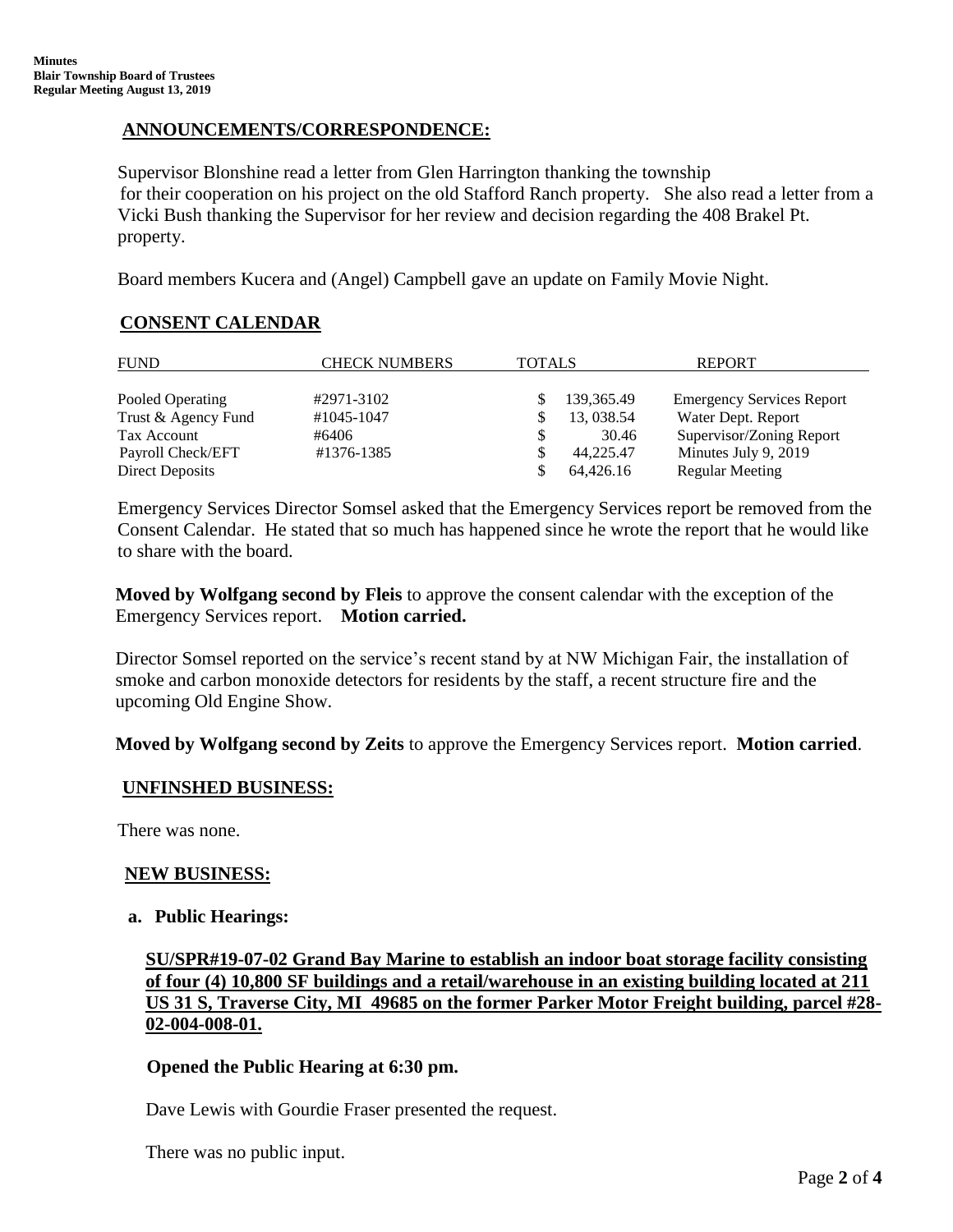### **Closed the Public Hearing at 6:34 pm**

**Moved by Blonshine second by Fleis** to approve SU/SPR#19-07-02 as it meets the requirements set forth by the Blair Township Planning Commission. **Yes:** Campbell, Zeits, Fleis, Wolfgang, Kucera, Fitzpatrick and Blonshine. **No:** None. **Motion carried.**

### **b. Eastwood/Wistrand Woods LLC Request for a Utility Extension Agreement**

**Moved by Blonshine second by Fitzpatrick** to approve the Eastwood/Wistrand Woods LLC Utitlity Extension Agreement. **Yes:** Kucera, Fleis, Wolfgang, Zeits, Fitzpatrick, Blonshine and Campbell. **No:** None. **Motion carried.**

### **c. Emergency Services Surplus Equipment**

Emergency Services Director Somsel stated he would like the following items declared surplus.

5 Phillips Cardiac Monitors (Tag #'s 2226,2227,2228,2229,2260)

3 Roscu CPR Devices (Tag #'s 2263,2264,2265)

He stated that this equipment will be traded in on the purchase of new monitors and CPR devices.

**Moved by Wolfgang second by Fitzpatrick** to declare the above mentioned items as surplus, and trade them in on new equipment. **Motion carried**.

### **d. Hire a Paid on Call Emergency Services Member**

Director Somsel stated that Lane Rinehart has been interviewed by himself and Captain Allman and they would like to bring him on now to get some time in before fire school starts in November.

**Moved by Wolfgang second by Zeits** to approve hiring Lane Rinehart as a Paid on Call Emergency Services member. **Motion carried.**

### **e. Union Grievance**

Supervisor Blonshine explained that this grievance has previously been denied by the Emergency Services Director and herself, so the Township Board is the third step in the process. Board member Wolfgang stated that Captain Allman's full-time start date is 6/1/2013.

**Moved by Wolfgang second by Fitzpatrick** to deny the grievance as the new wage scale clearly states "existing employees outside the wage scale will receive a 6% hourly increase as of July 1, 2019. **Yes:** Zeits, Wolfgang, Kucera, Fitzpatrick, Blonshine, Campbell and Fleis. **No:** None. **Motion carried**.